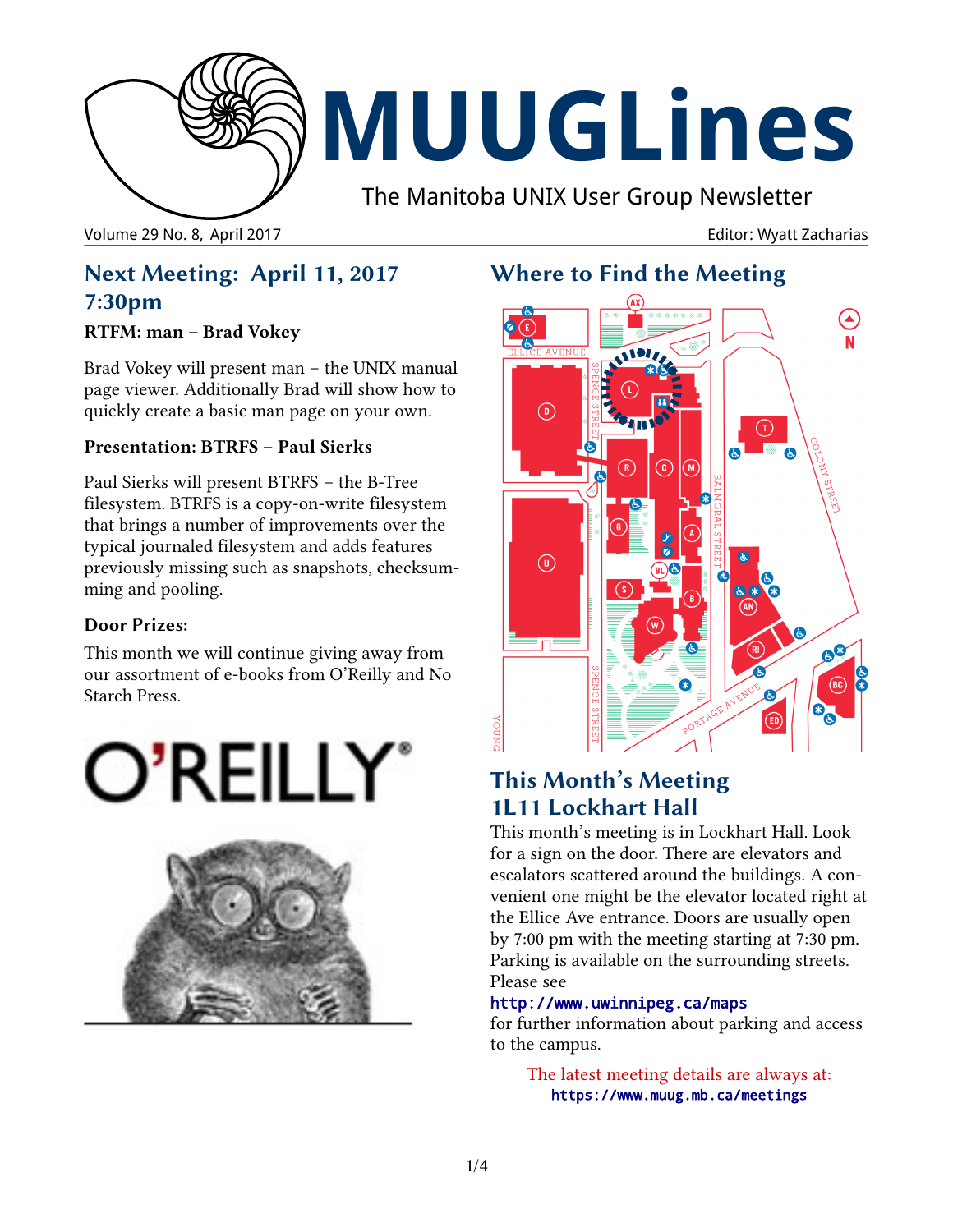### **WikiLeaks Publishes Massive Collection of Documents Detailing U.S. CIA "Vault 7" Hacking Tools**

On March 7<sup>th</sup>, 2017, WikiLeaks began publishing a series of documents dubbed "Vault 7" containing details on the U.S. Central Intelligence Agency's abilities and activities regarding electronic surveillance and cyber warfare. The source of the leak is currently unknown, however, Wikileaks said that the information "circulated among former U.S. government hackers and contractors in an unauthorized manner, one of whom has provided WikiLeaks with portions of the archive."

Among the documents are details on U.S. cyber warfare activities taking place in Europe, Asia, and the Middle East. According to the documents, the U.S. operates out of the Consulate General Office in Frankfurt, housing agents for multiple agencies including the CIA, NSA, and Department of Homeland Security.

The leak also included information on "UM-BRIDGE", reportedly a massive collection of tools and vulnerabilities that the CIA had collected from other hackers. UMBRIDGE includes instructions on the tools' use and the source code for the tools contained in a git repository.

As many have suspected, the leak contains information detailing the CIA's use of internet connected consumer devices as surveillance tools by using undisclosed vulnerabilities in these devices in order to gain control. The documents suggest that the CIA has targeted Samsung Smart TVs for use as remote listening devices, as well that they have functioning exploits for both Apple and Android devices.

## **AMD Releases New "Ryzen" Processor Line**

Announced on Dec 13<sup>th</sup>, 2016, AMD has now released their latest CPU line, which features their new Zen microarchitecture, and is based on a 14nm process. AMD has stated that their primary goal while designing the Zen architecture was to improve per-core performance.

Ryzen uses the latest AM4 CPU socket along with DDR4 memory. Currently AMD is only offering CPUs with the Zen architecture as desktop processors, however, they have stated plans to offer it in an APU and Opteron line.



ZZN

Announced in a blog post on March  $22<sup>nd</sup>$ , the OpenSSL project is planning to re-license their source code under the Apache v2.0 software license. The project currently uses a custom written license that contains some unusual clauses in regards to an open software license. The maintainers hope that the new license will promote further use of the product in other FOSS projects.



Of course not everyone is excited about the change. Theo de Raadt, founder of the OpenBSD project and a major previous contributor to OpenSSL posted to the OpenBSD mailing list expressing his distaste with the behaviour of the maintainers, stating "They have never asked the community of authors what they want. I think OpenSSL are using a github 'garbage-in / garbage-out' style of process. Feel free to dig into what they think I am author of, and why. The start suggests they want to privately collect sufficient consensus to pass their agenda. They appear to be considering all actions in the tree (including mine) on equal grounds. The last sentence suggests they don't care at all about the rights of the authors."

### <https://goo.gl/mLskCh>

### <https://goo.gl/04EQeC>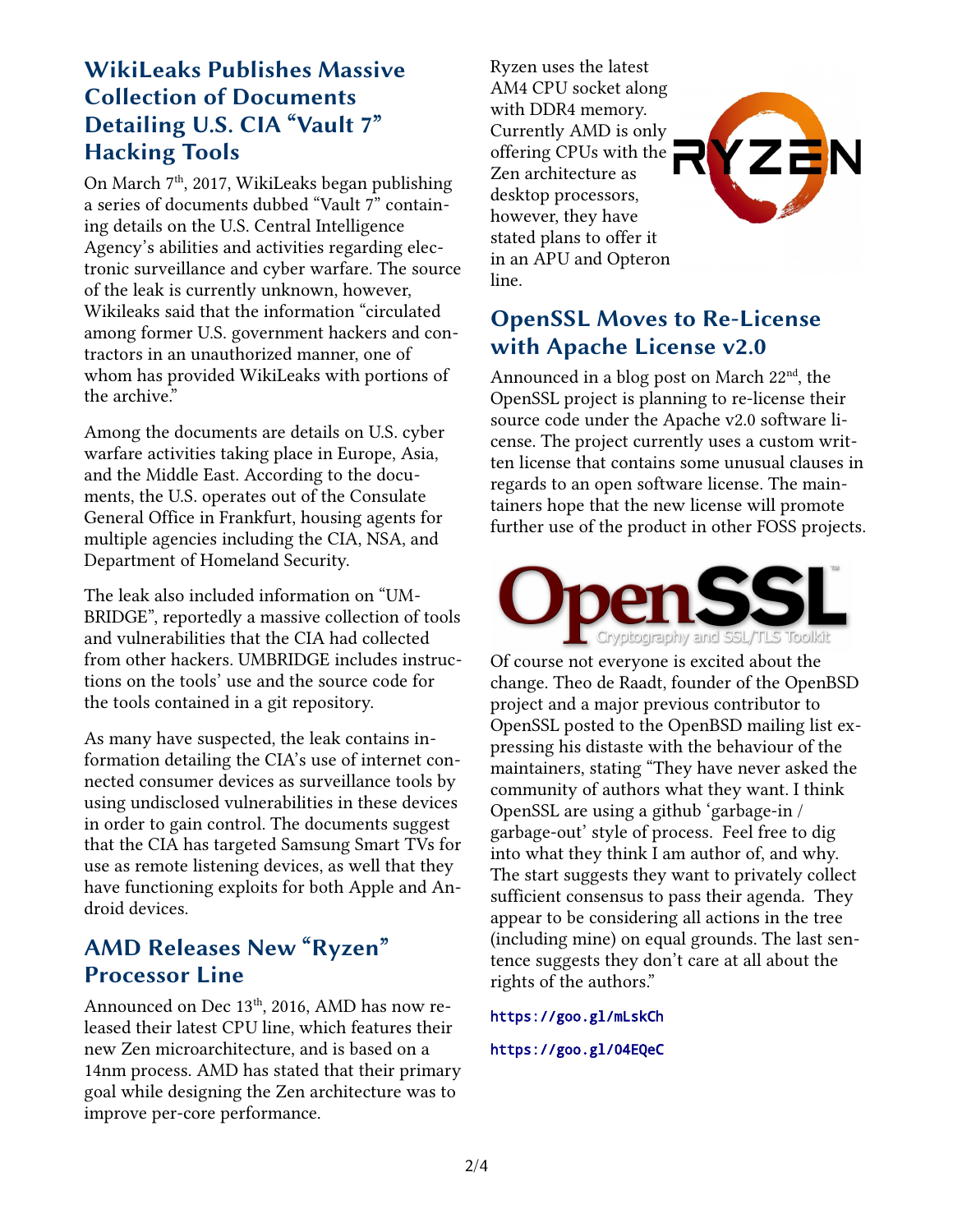## **Canada Revenue Agency Public Webserver Compromised Through Apache Struts Vulnerability**

The web server for the Canada Revenue Agency was recently taken offline in order to patch a vulnerability in Apache Struts that had already been used to compromise the server.

In a press conference the government confirmed that Struts was the cause of the hack, however, they pressed that only publicly available information was taken from the server. Cisco and VM-Ware have also issued advisories for certain products that may be vulnerable to attack.

### <https://goo.gl/t1WXAE>

### **Google Releases First Beta Version of Android O**

Google has released their first developer preview of Android O, the latest major version of the mobile operating system.

The new release has many new features, with a focus on battery life and multi-tasking. Building on the work in Nougat, O introduces more strict limits on what apps can do in the background, with the main areas of focus being implicit broadcasts, background services, and location updates.

O also introduces a new picture-in-picture functionality, allowing a user to keep a video playing while performing other tasks.



### <https://goo.gl/vynWgY>

### **Netflix Now Available to Firefox on Linux**

In August 2016, Firefox gained the necessary DRM modules in order to play Netflix streams with their HTML5 player, but although Firefox supported the DRM, Netflix still did not officially

# NETFLIX

support the browser on Linux. Not being a supported browser meant that users were forced to spoof their user-agent in order to watch the streams. Now Firefox users will enjoy easy streaming access to Netflix on Linux.

### <https://goo.gl/F2ihLP>

## **Dell Offers Five New Laptops with Ubuntu 16.04 Pre-Installed**

Since 2007 Dell has been offering "developer" versions of select laptop models with Ubuntu Linux as the pre-installed operating system.

Their latest offering of developer editions includes models from their XPS and Precision lines offered with Intel Core and Xeon processors.

### <https://goo.gl/TqOf6o>

### **Blackmagic Design Releases Their Video Editor and Colour Correction Tool DaVinchi Resolve for Linux**

DaVinchi Resolve has been a popular free colour correction and video editing tool offered by BlackMagic Design for Windows systems. Black-Magic has announced they will now be offering the tool for Linux users as well.

DaVinci Resolve is considered by many to be a

de-facto standard for colour correction and its move to Linux brings us one step closer to proper Linux multimedia capabilities.



<https://goo.gl/SeMZzy>